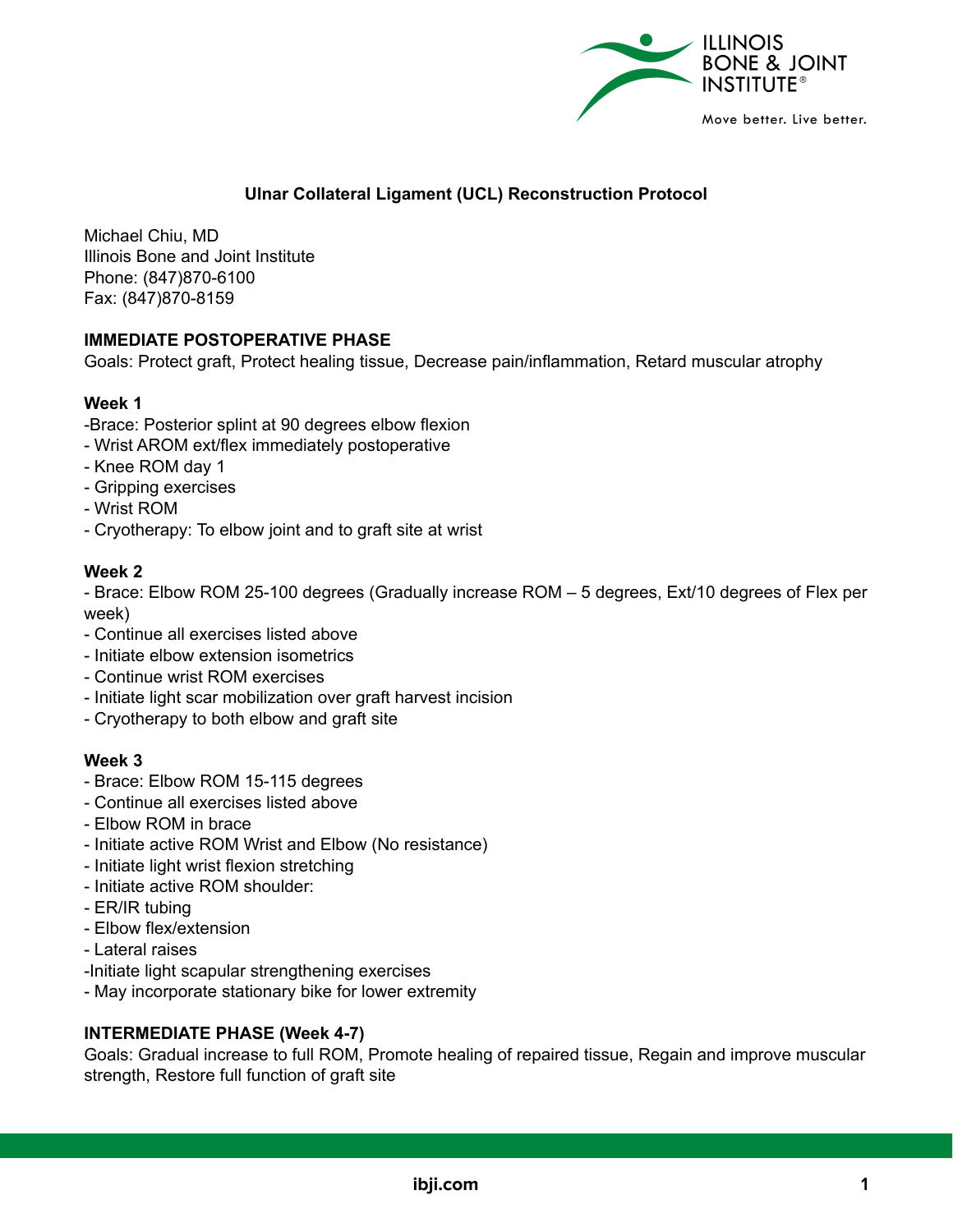

#### **Week 4**

- Brace: Elbow ROM 0-125 degrees
- Begin light resistance exercises for arm (1 lb)
- Wrist curls, extensions, pronation, supination
- Elbow extension/flexion
- Progress shoulder program emphasize rotator cuff and scapular strengthening
- Initiate shoulder strengthening with light dumbbells

#### **Week 5**

- ROM: Elbow ROM 0-135 degrees
- Discontinue brace
- Continue all Exercises: Progress all shoulder and UE exercises

#### **Week 6**

- AROM: 0-145 degrees without brace or full ROM
- Progress elbow strengthening exercises
- Exercises: Initiate Thrower's Ten Program
- Initiate shoulder external rotation strengthening

#### **Week 7**

- Progress Thrower's Ten Program (progress weights)
- Initiate PNF diagonal patterns (light)

## **ADVANCED STRENGTHENING PHASE (Week 8-14)**

Goals: Increase strength, power, endurance, Maintain full elbow ROM, Gradually initiate sporting activities

## **Week 8**

- Initiate eccentric elbow flexion/extension
- Continue isotonic program: forearm & wrist
- Continue shoulder program Thrower's Ten Program
- Manual resistance diagonal patterns
- Initiate plyometric exercise program (2 hand plyos close to body only)
- -Chest pass
- -Side throw close to body
- Continue stretching calf and hamstrings

#### **Week 10**

- Continue all exercises listed above
- Program plyometrics to 2 hand drills away from body
- -Side to side throws
- -Soccer throws
- -Side throws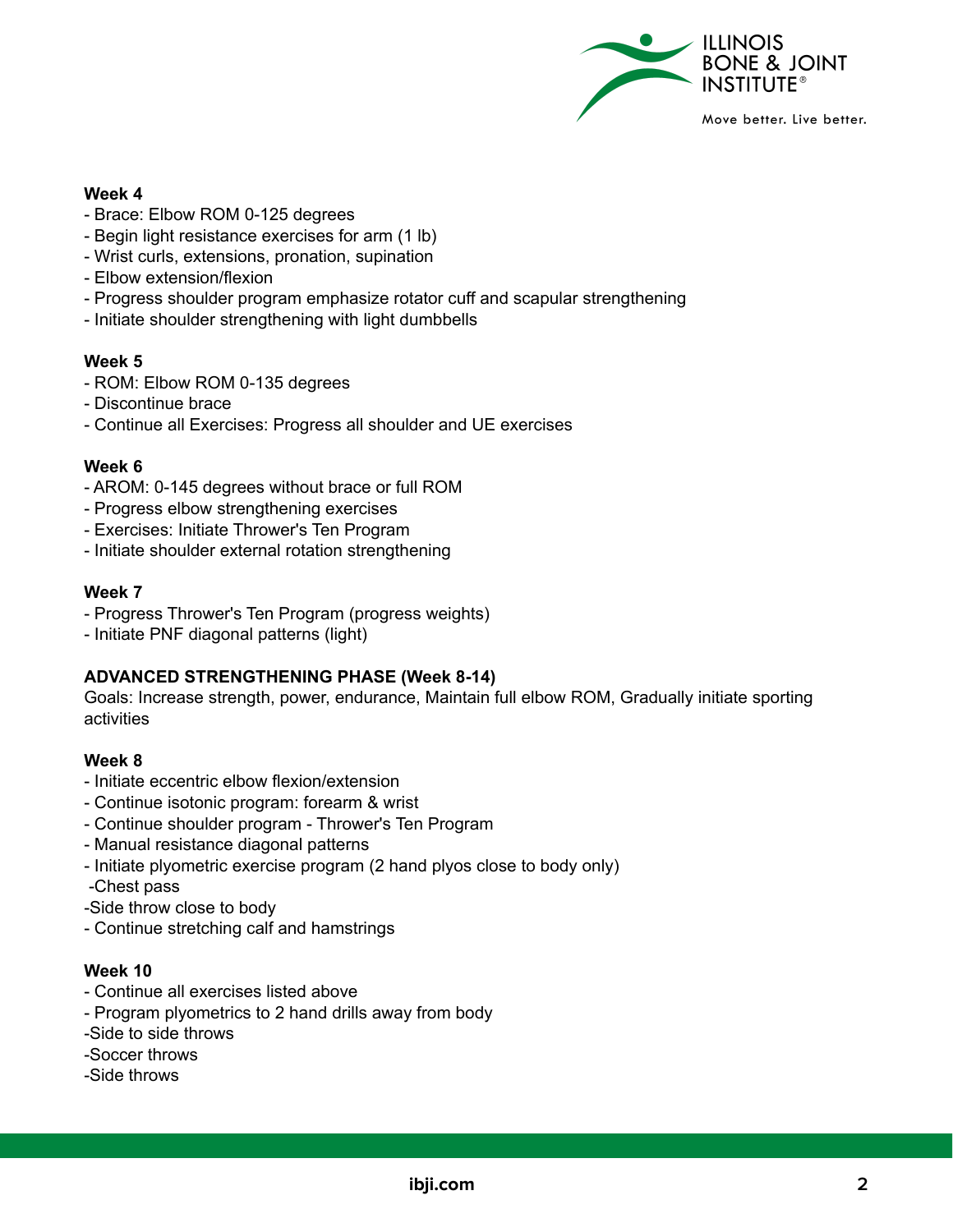

#### **Week 12-14**

- Continue all exercises
- Initiate isotonic machines strengthening exercises (if desired)
- -Bench press (seated)
- -Lat pull down
- Initiate golf, swimming
- Initiate interval hitting program

## **RETURN TO ACTIVITY PHASE (Week 14-32)**

Goals: Continue to increase strength, power, and endurance of upper extremity musculature Gradual return to sport activities

#### **Week 14**

- Continue strengthening program
- Emphasis on elbow and wrist strengthening and flexibility exercises
- Maintain full elbow ROM
- Initiate one hand plyometric throwing (stationary throws)
- Initiate one hand wall dribble
- Initiate one hand baseball throws into wall

#### **Week 16**

- Initiate interval throwing program Phase I
- Continue Thrower's Ten Program and plyos
- Continue to stretch before and after throwing

#### **Week 22-24**

- Progress to Phase II throwing (once successfully completed Phase I) Week 30-32

- Gradually progress to competitive throwing/sports

## **UCL Reconstruction Throwing Program**

 to 4 months: # of THROWS DISTANCE (ft) 20 (warm-up phase) - 40 30 - 40 20 (cool down phase) - 5 months: o Continue the Throwing Program by tossing the ball with an easy wind-up on alternate days. # of THROWS DISTANCE (ft) 20 (warm-up) 10 30 - 40 30 - 40 50 20 - 30 (cool down) - 6 months: o Continue increasing the throwing distance to a maximum of 60 feet. o Continue tossing the ball with an occasional throw at no more than half speed.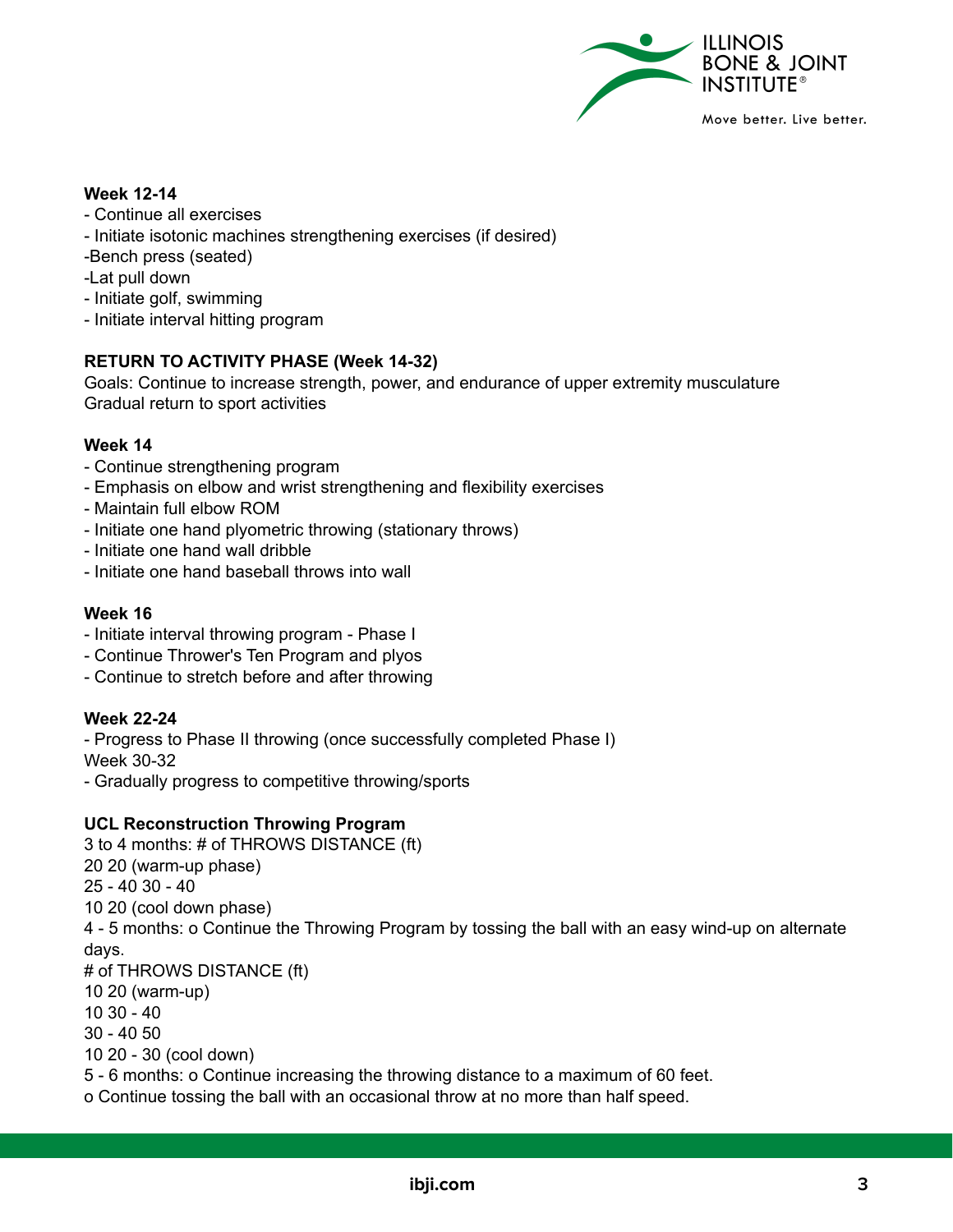

# of THROWS DISTANCE (ft) 30 (warm up) 40 - 45 - 40 60 - 70 30 (cool down)

 to 7 months: o During this step gradually increase the distance to 150 feet maximum. Phase I: # of THROWS DISTANCE (ft) 40 (warm up) 50 - 60 - 20 70 - 80 50 - 60 40 (cool down)

Phase II: # of THROWS DISTANCE (ft) 40 (warm up) 50 - 60 - 30 80 - 90 50 - 60 40 (cool down)

Phase III: # of THROWS DISTANCE (ft) 40 (warm up) 60 - 20 100 - 110 60 40 (cool down)

Phase IV: # of THROWS DISTANCE (ft) 40 (warm up) 60 - 20 120 - 150 60 40 (cool down) to 8 months: oProgress to throwing off the mound at 1/2 to 3/4 speed. Try to use proper body mechanics, especially when throwing off the mound: - Stay on top of the ball. - Keep the elbow up. - Throw over the top.

- Follow through with the arm and trunk.

Phase I: # OF THROWS DISTANCE (ft)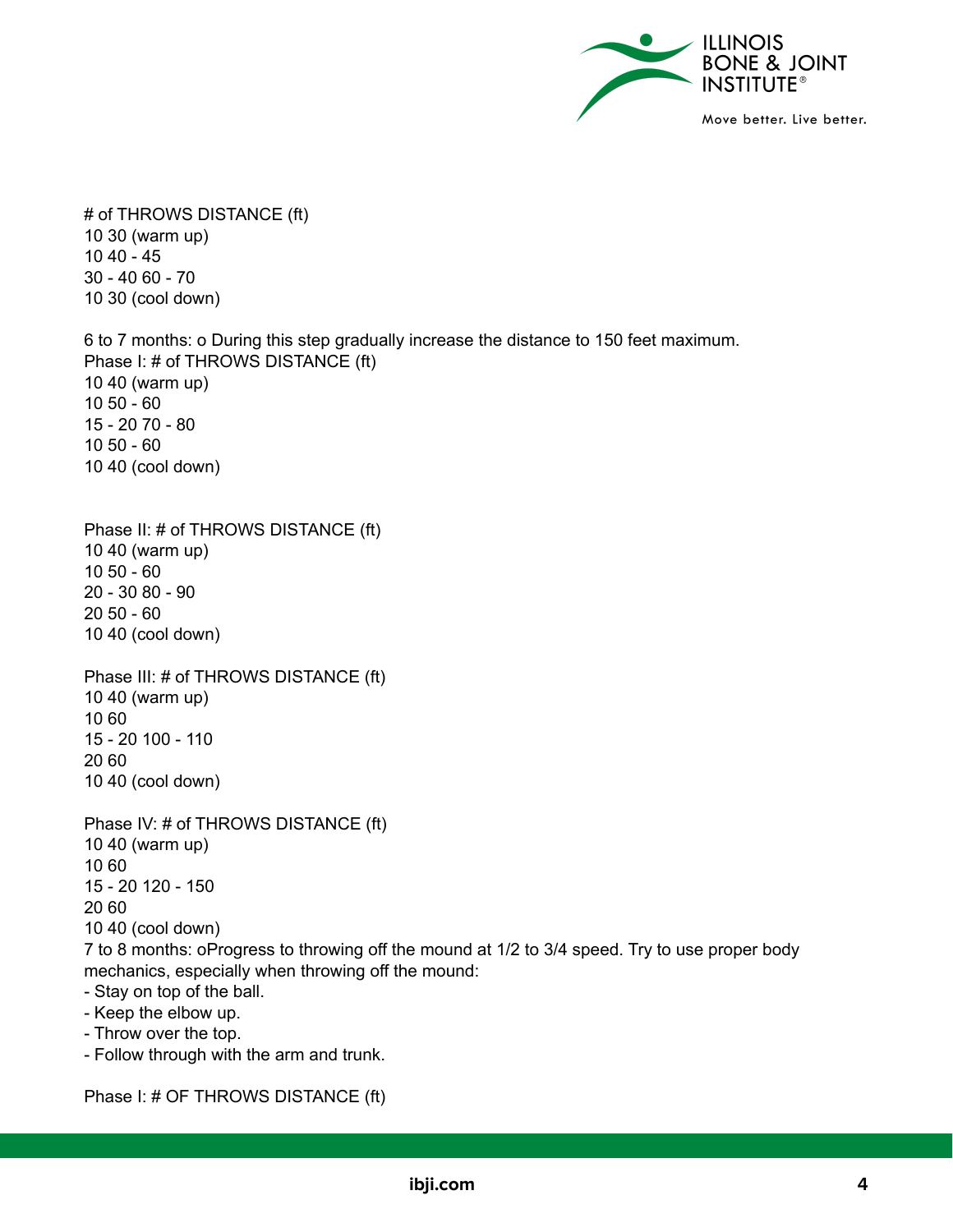

 60 (warm up) 120 - 150 (lobbing) 45 (off the mound) 60 (off the mound) 40 (cool down) Phase II: # OF THROWS DISTANCE (ft) 50 (warm up) 120 - 150 (lobbing) 45 (off the mound) 60 (off the mound) 40 (cool down) Phase III: # OF THROWS DISTANCE (ft) 50 (warm up) 60 120 - 150 (lobbing) 45 (off the mound) 60 (off the mound) 40 (cool down) Phase IV: # OF THROWS DISTANCE (ft) 50 (warm up) 120 - 150 (lobbing) 45 (off the mound) - 50 60 (off the mound) 40 (cool down)

At this time, if the pitcher has successfully completed the above phase without pain or discomfort and is throwing approximately 3/4 speed, the pitching coach and trainer may allow the pitcher to proceed to the next step of "Up/Down Bullpens". Up/Down Bullpens is used to simulate a game situation. The pitcher rests in between a series of pitches to reproduce the rest period in between innings.

Up/Down Bullpens: (1/2 - 3/4 speed) Day 1: # OF THROWS DISTANCE (ft) warm-up 120 - 150 (lobbing) warm-up 60 (off the mound) pitches 60 (off the mound) REST 10 MINUTES pitches 60 (off the mound) Day 2: OFF Day 3: # OF THROWS DISTANCE (ft) warm-up 120 - 150 (lobbing) warm-up 60 (off the mound) pitches 60 (off the mound) REST 10 MINUTES